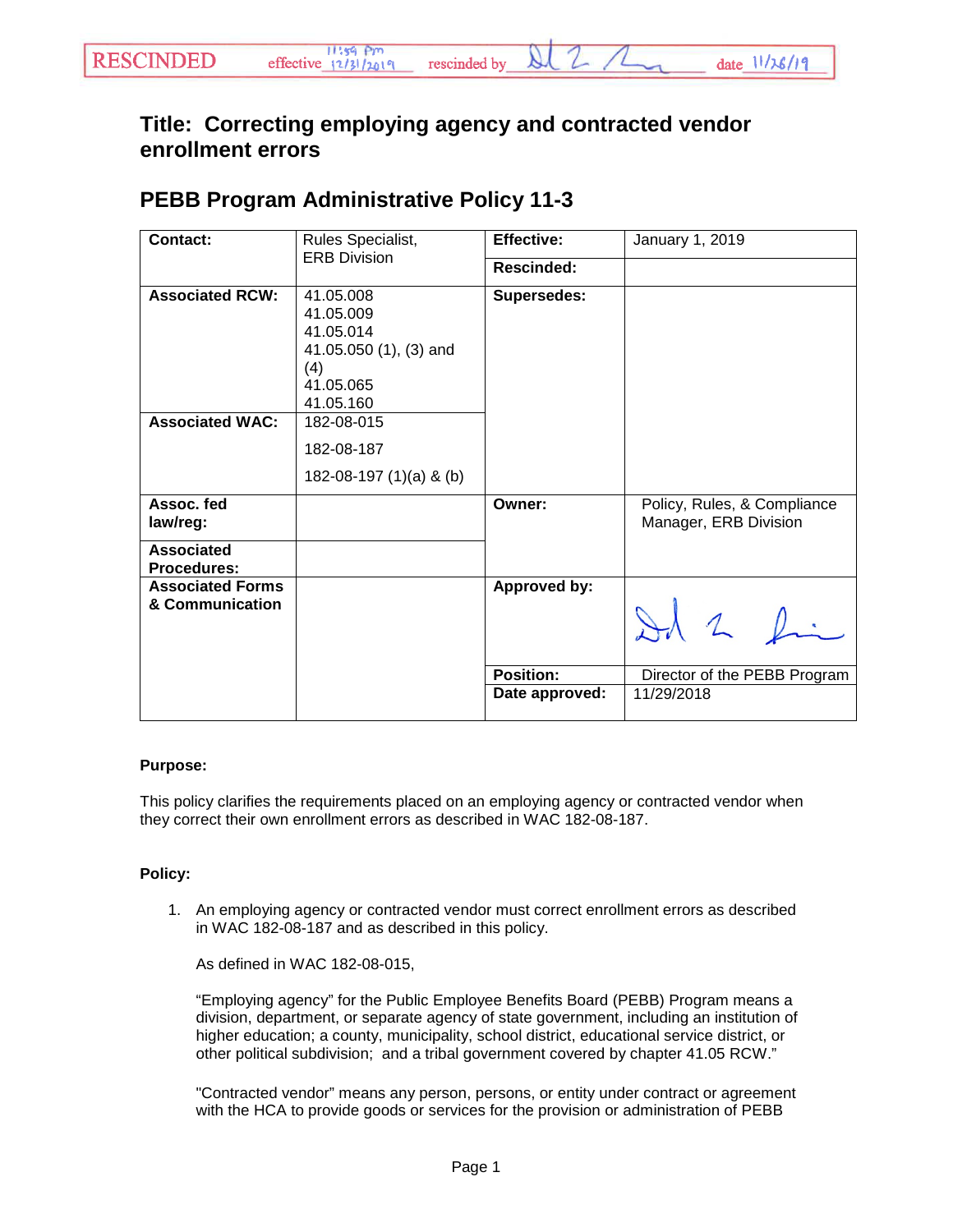benefits. The term "contracted vendor" includes subcontractors of the HCA and subcontractors of any person, persons, or entity under contract or agreement with the HCA that provide goods or services for the provision or administration of PEBB benefits.

2. If an employing agency, or contracted vendor in the case of life insurance, fails to timely enroll an employee, or their dependent, in Public Employees Benefits Board (PEBB) benefits as elected by the employee, then the employing agency or contracted vendor must correct the error. The employing agency or contracted vendor must enroll the coverage the employee elected when correcting enrollment and related premium payments and any applicable premium surcharges as described in WAC 182-08-187 (2) and (3) and provide recourse as described in WAC 182-08-187(4).

"Timely" in this subsection means the enrollment was entered by the employing agency or contracted vendor within the lower limit date.

The "lower limit date" is three calendar months before the current process month. For example, if the current process month is June, three calendar months before would be March; therefore, the lower limit date would be March 1.

"Current process month" identifies the specific period of time for which the insurance system is billing an agency. The begin and end date of an agency's current process month depends on which one of the three invoicing cycles the agency is in.

- 3. If an employing agency fails to notify an employee of their eligibility for PEBB benefits and the employer contribution as described in WAC 182-12-113 or the employer group contract, before the end of the employee's thirty-one day election period, then the employing agency must correct the error. The employing agency must provide the employee a written notice of eligibility for PEBB benefits, offer a new enrollment period and correct enrollment, premium payments, and applicable premium surcharges as described in WAC 182-08-187 (2) and (3) and provide recourse as described in WAC 182-08-187(4).
- 4. If an employing agency fails to enroll an employee in PEBB benefits as elected in the required forms or apply the applicable surcharges as attested in the required forms, then the employing agency must correct the error. The employing agency must enroll the coverage the employee elected and accurately reflect the employee's premium surcharge attestations when correcting enrollment and related premium payments and applicable premium surcharges as described in WAC 182-08-187 (2) and (3) and provide recourse as described in WAC 182-08-187(4).
- 5. If an employing agency or contracted vendor in the case of life insurance, fails to accurately enroll an employee in Uniform Medical Plan Classic, Uniform Dental Plan, basic life insurance, or basic long-term disability insurance, and apply the tobacco use surcharge status as described in WAC 182-08-197 (1)(b) when the employee fails to return the required employee forms within required time limits as described in WAC 182- 08-197 (1)(a), then the employing agency or contracted vendor must correct the error. The employing agency or contracted vendor must enroll the employee as described in WAC 182-08-197 (1)(b) when correcting enrollment and related premium payments and applicable premium surcharges as described in WAC 182-08-187 (2) and (3) and provide recourse as described in WAC 182-08-187(4).
- 6. If an employing agency fails to accurately enroll an employee in optional long-term disability (LTD) insurance as elected, then the employing agency must correct the error as follows: